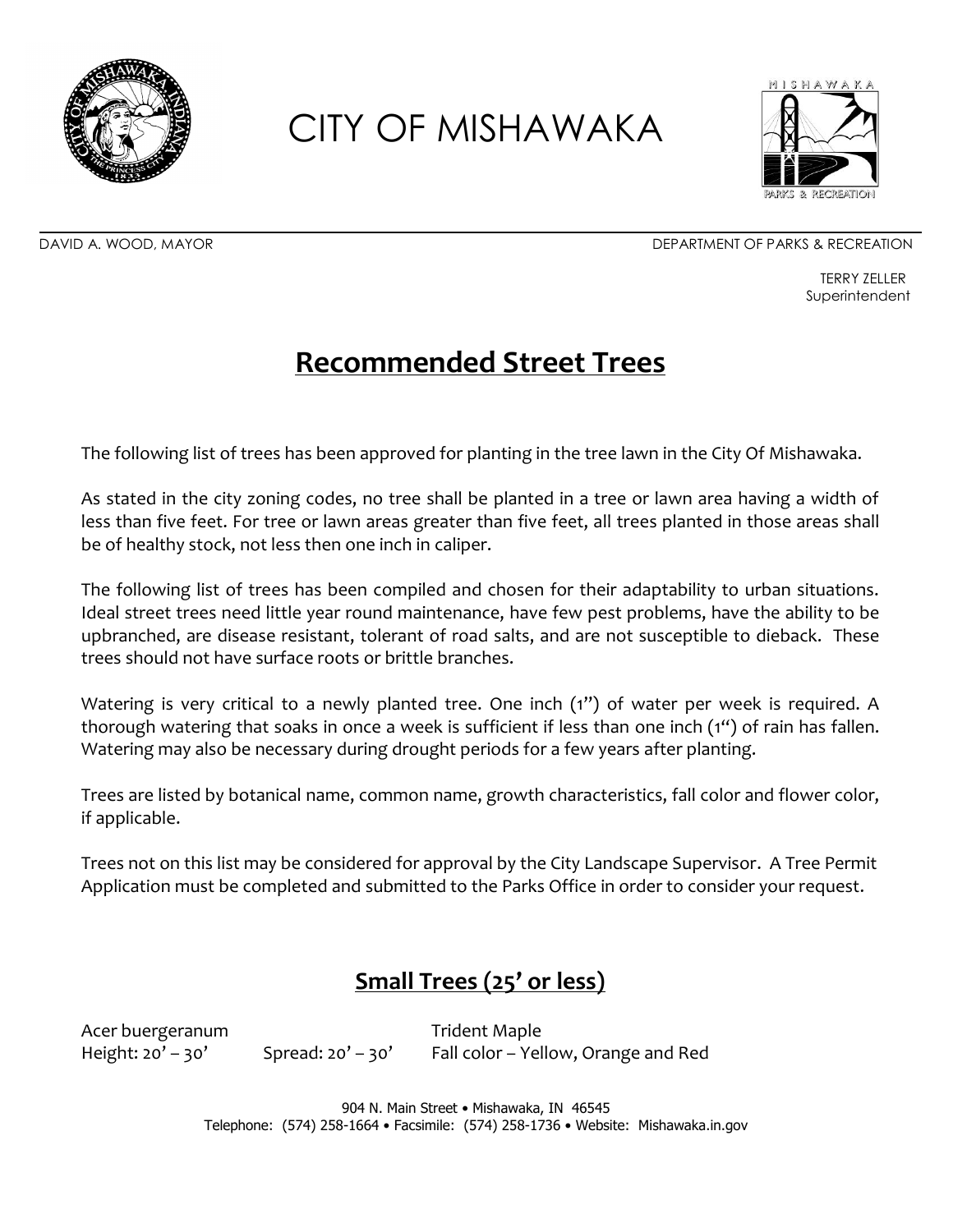



#### DAVID A. WOOD, MAYOR DEPARTMENT OF PARKS & RECREATION

TERRY ZELLER Superintendent

| Acer griseum<br>Height: 25'                                    | Spread: 20'           | Paperbark Maple<br>Fall color - Red - Orange                           |
|----------------------------------------------------------------|-----------------------|------------------------------------------------------------------------|
| Acer tataricum<br>Height: 25'                                  | Spread: 20'           | <b>Tatarian Maple</b><br>Fall color - Red to yellow                    |
| Cornus kousa varieties<br>Height: 20'                          | Spread: 20'           | Chinese Dogwood<br>Fall color - Scarlet<br>Flowers - White             |
| Malus 'Centurion'<br>Height: 25'                               | Spread: $15' - 20'$   | <b>Centurion Crabapple</b><br>Flowers - Rose Red                       |
| Malus 'Sugar Tyme'<br>Height: 18'                              | Spread: 15'           | Sugar Tyme Crabapple<br>Flowers - White                                |
| Oxydendrum arboreum<br>Height: $25' - 30'$ Spread: $10' - 15'$ |                       | Sourwood<br>Fall color - Scarlet<br>Flowers - White June - July        |
| Parrotia persica<br>Height: $20' - 40'$                        | Spread: $15'$ – $30'$ | Persian Parrotia<br>Fall color - Brilliant Yellow to Orange to Scarlet |
| Syringa reticulata 'Ivory Silk'<br>Height: 25'                 | Spread: 20'           | Ivory Silk Lilac Tree<br>Flowers - White Early to mid- June            |

### **Medium Trees (25' – 50')**

Acer campestre 'Queen Elizabeth' Queen Elizabeth Hedge Maple Height: 35' Spread: 30' Fall color – Yellow

904 N. Main Street • Mishawaka, IN 46545 Telephone: (574) 258-1664 • Facsimile: (574) 258-1736 • Website: Mishawaka.in.gov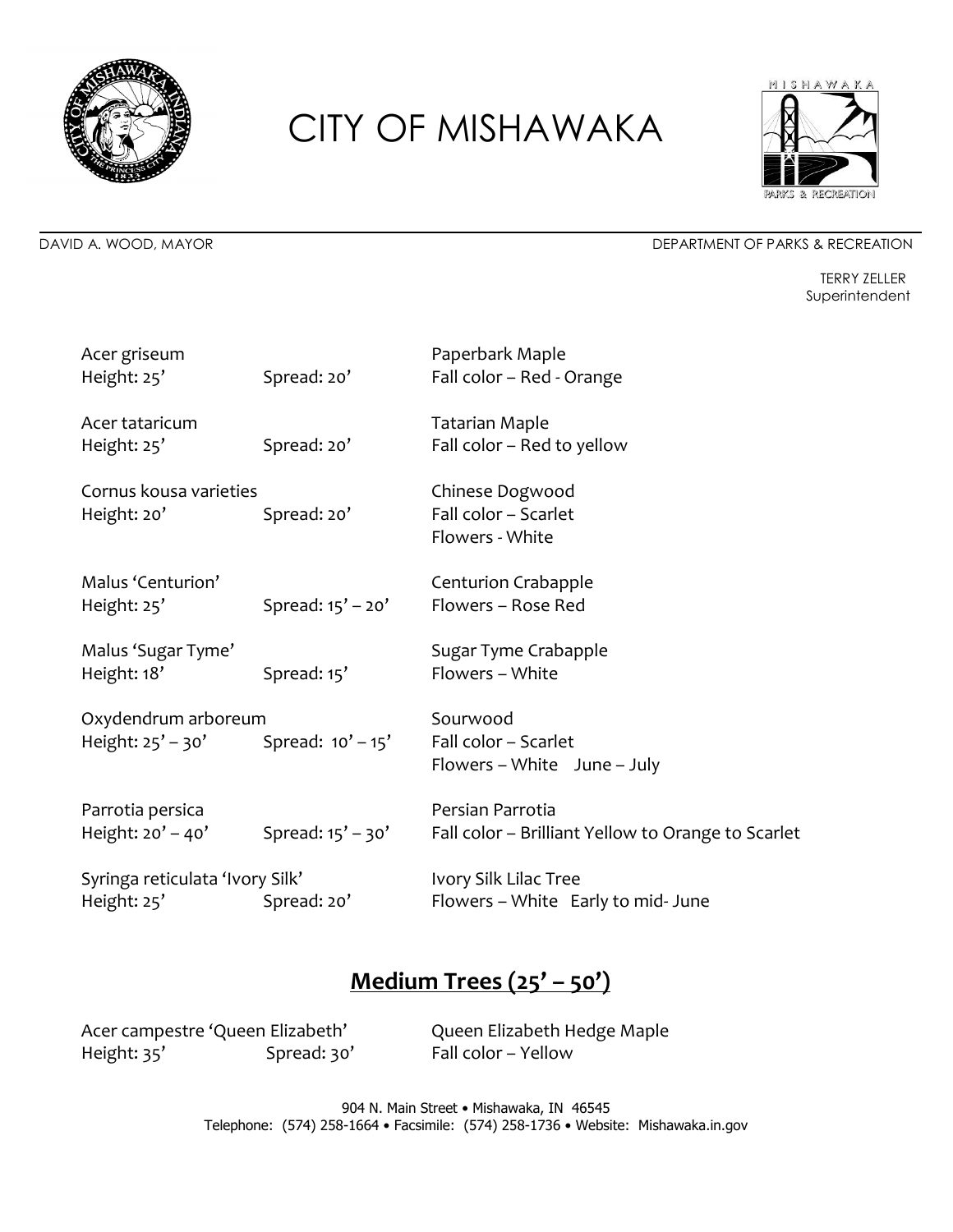



#### DAVID A. WOOD, MAYOR DEPARTMENT OF PARKS & RECREATION

TERRY ZELLER Superintendent

| Acer campestre 'Stgrezam'<br>Height: 25' - 40' Spread: 25' - 40' |                     | Stgrezam hedge Maple<br>Fall color - Yellow                              |  |
|------------------------------------------------------------------|---------------------|--------------------------------------------------------------------------|--|
| Acer freemani 'Celebration'<br>Height: 45'                       | Spread: $20' - 25'$ | <b>Celebration Maple</b><br>Fall color - Red to yellow                   |  |
| Betula nigra 'Heritage'<br>Height: 45'                           | Spread: 35'         | Heritage Birch<br>Fall color - Yellow                                    |  |
| Carpinus betulas fastigiata<br>Height: 40'                       | Spread: 15'         | Pyramidal European Hornbeam<br>Fall color - Yellow                       |  |
| Cercidiphyllum japonicum<br>Height: 50'                          | Spread: 40'         | Katsura Tree<br>Fall color - Yellow                                      |  |
| Chionanthus virginicus<br>Height: 30'                            | Spread: 25'         | Fringe Tree<br>Fall color - Bright Yellow<br>Flowers - White May to June |  |
| Corylus colurna<br>Height: 50'                                   | Spread: 25'         | <b>Turkish Hazelnut</b><br>Fall color - Yellow to purple                 |  |
| Eucommia ulmoides<br>Height: 50'                                 | Spread: 40'         | Hardy Rubber Tree                                                        |  |
| Gleditsia triancanthos inermis<br>'Shademaster'<br>Height: 45'   | Spread: 35'         | Shademaster Honeylocust<br>Fall color - Yellow                           |  |
| Malus 'Harvest Gold'<br>Height: 30'                              | Spread: 15'         | Harvest Gold Crabapple<br>Flowers - White                                |  |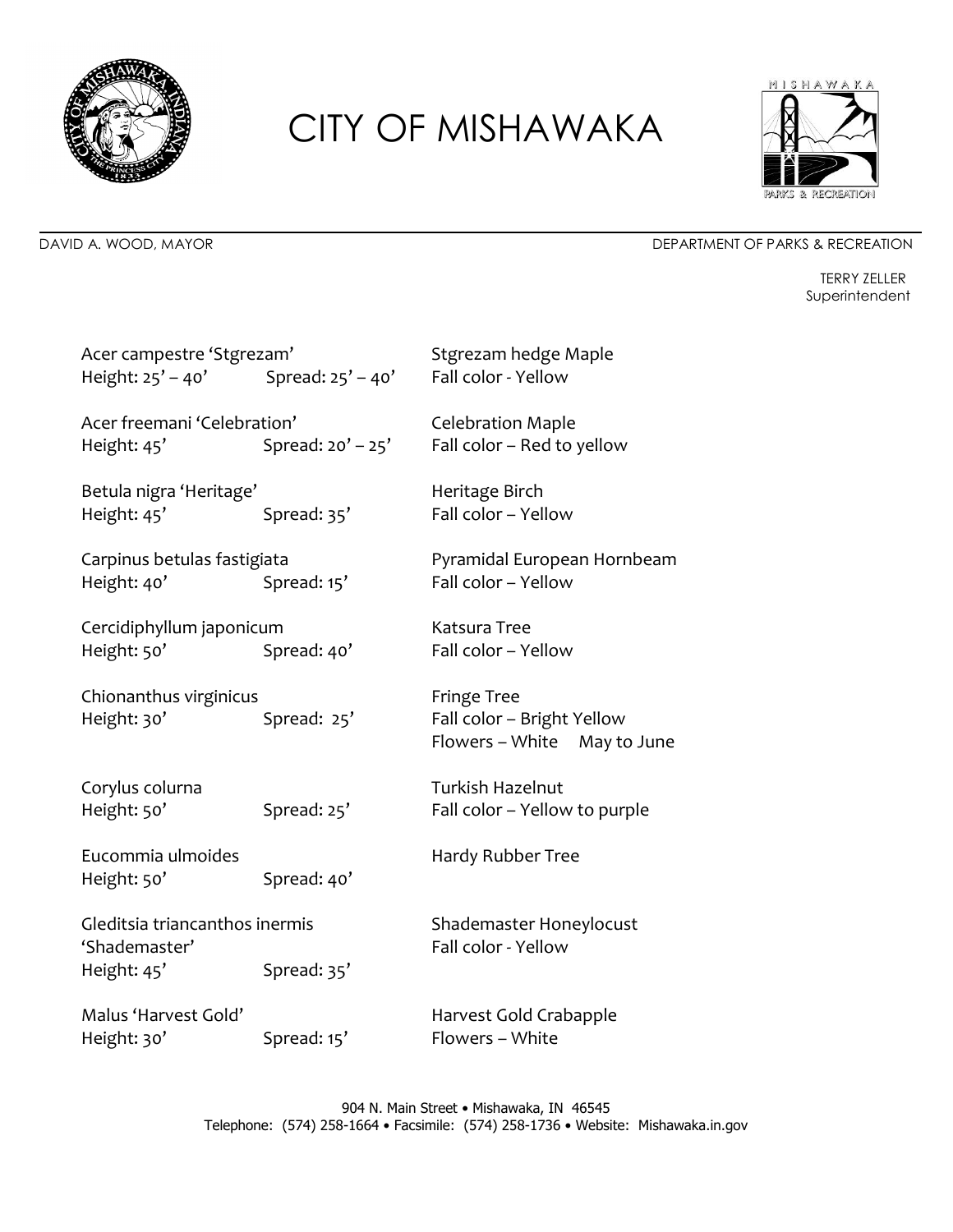



#### DAVID A. WOOD, MAYOR DEPARTMENT OF PARKS & RECREATION

TERRY ZELLER Superintendent

| Magnolia stellata 'Galaxy'<br>Height: $40' - 50'$ Spread: $15'$             |             | Galaxy Magnolia<br>Flowers - White April                                   |  |
|-----------------------------------------------------------------------------|-------------|----------------------------------------------------------------------------|--|
| Nyssa sylvatica<br>Height: 40'                                              | Spread: 25' | <b>Black Tupelo</b><br>Fall color - Yellow to Orange to Scarlet to Purple  |  |
| Ostrya virginiana<br>Height: 35'                                            | Spread: 25' | American Hophornbeam; Ironwood<br>Fall color - Yellow                      |  |
| Prunus sargentii<br>Height: 45'                                             | Spread: 45' | Sargent Cherry<br>Fall color - Bronze or Red<br>Flowers – Pin April to May |  |
| Quercus acutissima<br>Height: $35' - 45'$                                   | Spread: 35' | Sawtooth Oak                                                               |  |
| Tilia tomentosa 'Sterling Silver'<br>Height: $40' - 50'$ Spread $25' - 30'$ |             | Sterling Silver Linden<br>Fall color - Yellow                              |  |

### **Large Trees (50' +)**

Flowers – Yellow – White June - July

| Ginko biloba (male varieties)<br>Height: 50' - 80' | Spread: 30' -70' | Maidenhair Tree<br>Fall color - Yellow          |
|----------------------------------------------------|------------------|-------------------------------------------------|
| Liquidambar styraciflua 'Moraine'<br>Height: 70'   | Spread: 45'      | Moraine Sweet Gum<br>Fall color - Brilliant Red |

904 N. Main Street • Mishawaka, IN 46545 Telephone: (574) 258-1664 • Facsimile: (574) 258-1736 • Website: Mishawaka.in.gov